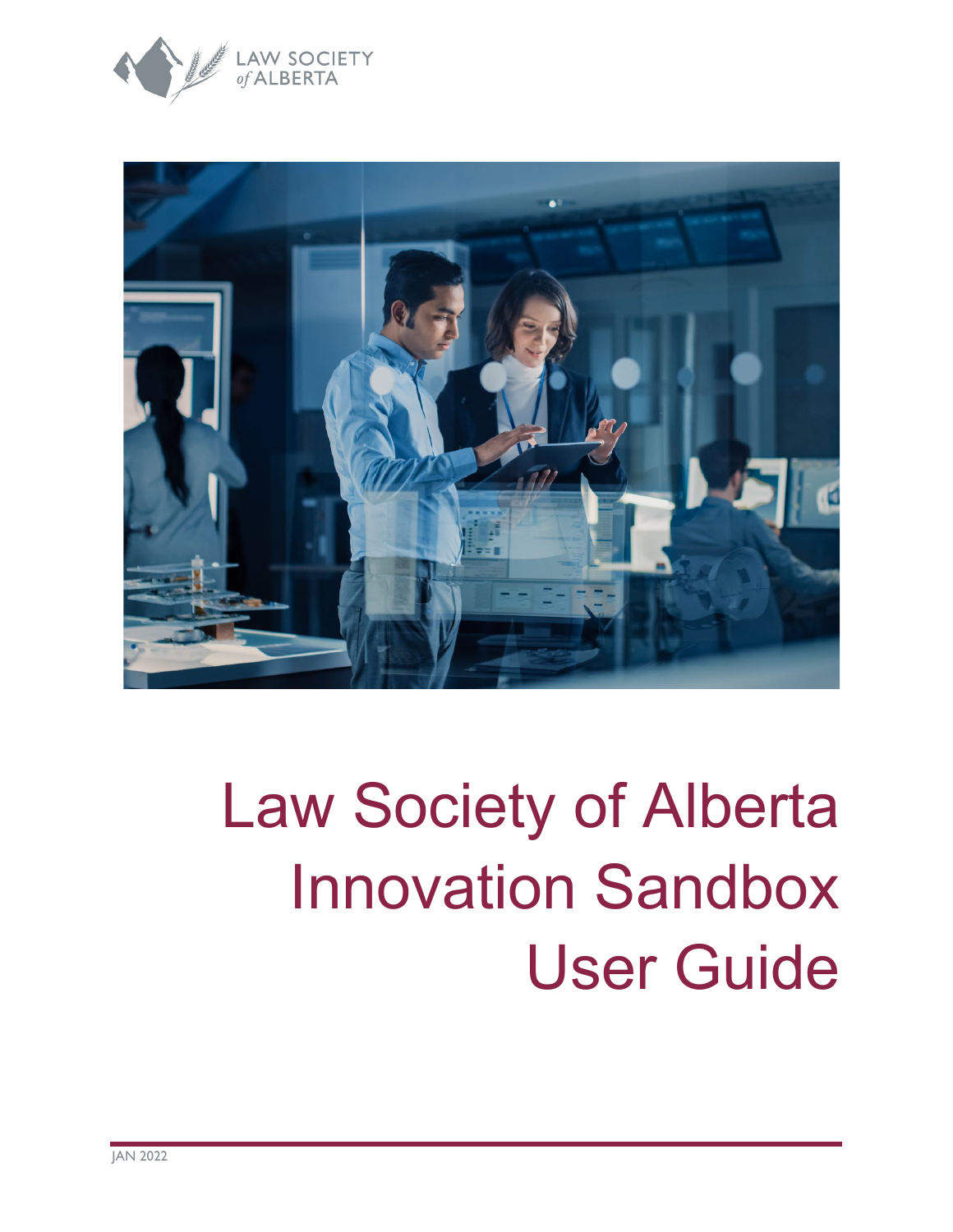

# **Contents**

| Why has the Law Society of Alberta launched the Innovation Sandbox? 1        |  |
|------------------------------------------------------------------------------|--|
|                                                                              |  |
|                                                                              |  |
|                                                                              |  |
|                                                                              |  |
|                                                                              |  |
|                                                                              |  |
|                                                                              |  |
|                                                                              |  |
|                                                                              |  |
|                                                                              |  |
|                                                                              |  |
|                                                                              |  |
| Will the Innovation Sandbox create services that compete with lawyers?3      |  |
| How long will the Innovation Sandbox last and what will happen after that? 4 |  |
|                                                                              |  |
|                                                                              |  |
|                                                                              |  |
|                                                                              |  |
|                                                                              |  |
|                                                                              |  |
|                                                                              |  |
|                                                                              |  |
|                                                                              |  |
|                                                                              |  |
|                                                                              |  |
|                                                                              |  |
|                                                                              |  |
|                                                                              |  |
|                                                                              |  |
|                                                                              |  |
|                                                                              |  |
|                                                                              |  |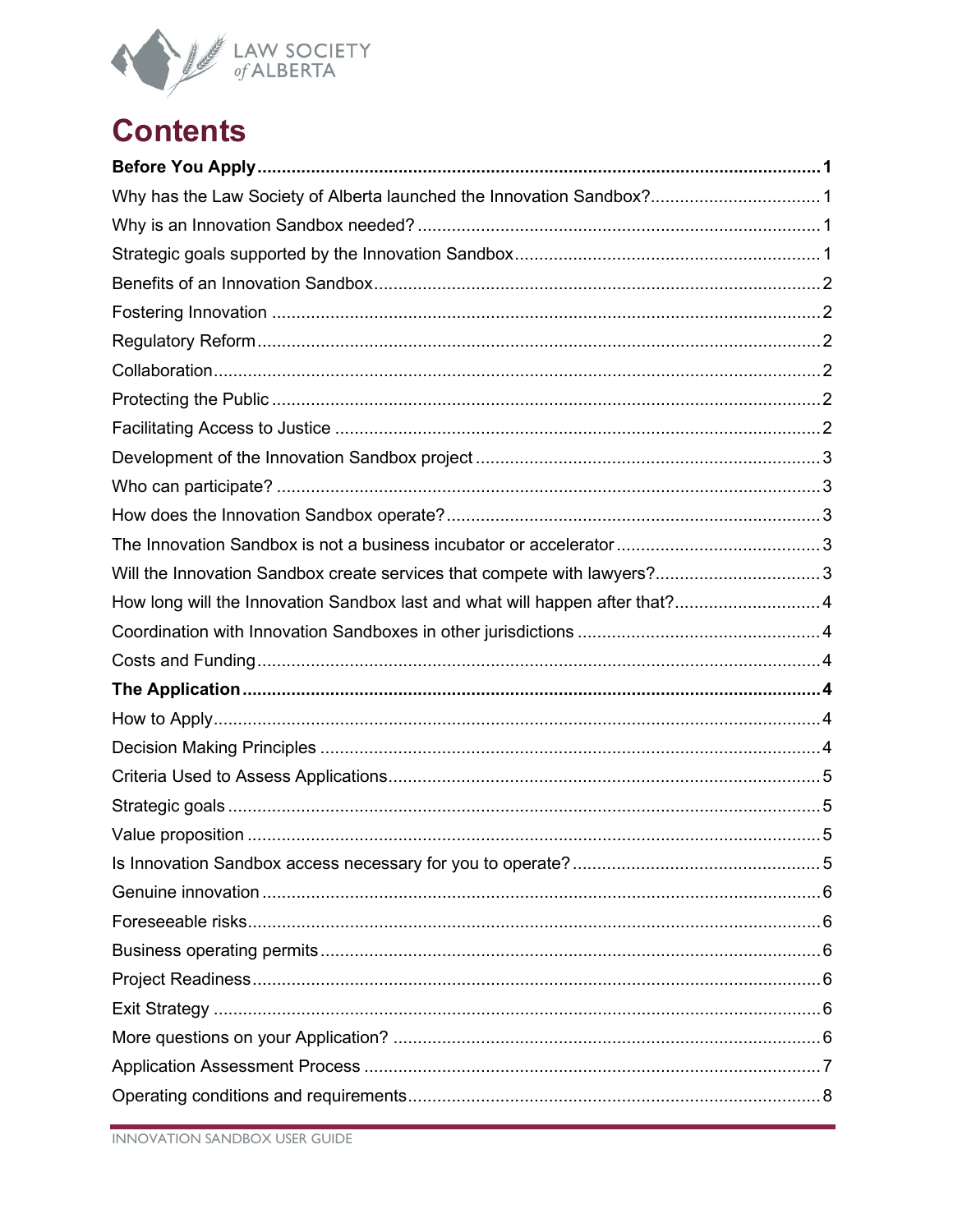

| Does Innovation Sandbox approval mean I can represent clients in court? 12               |
|------------------------------------------------------------------------------------------|
|                                                                                          |
| Does Innovation Sandbox approval include immunity from investigation or prosecution?  12 |
|                                                                                          |
|                                                                                          |
|                                                                                          |
|                                                                                          |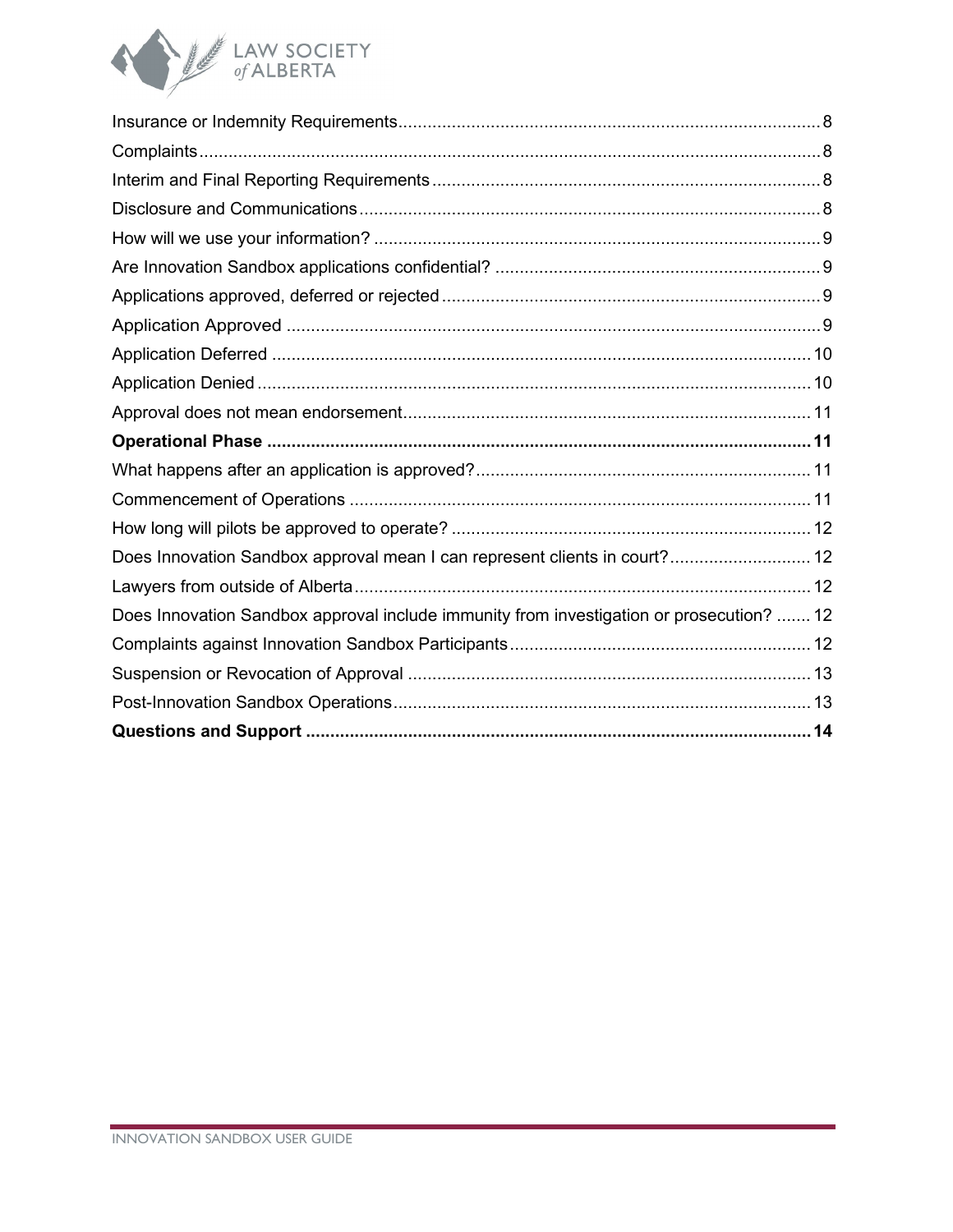



# <span id="page-3-0"></span>**Before You Apply**

The goal of this User Guide is to introduce the Law Society of Alberta's Innovation Sandbox and to make it as easy as possible for you to participate in this initiative.

Please note that this is a working document which we will regularly update based on the needs of applicants and the project.

#### <span id="page-3-1"></span>**Why has the Law Society of Alberta launched the Innovation Sandbox?**

Surveys and studies have shown that between 70-80 per cent of Canadians with legal problems never access the legal system.

Traditional regulatory frameworks for legal services protect the public but also create unintended barriers that can stifle innovation. Despite concerted efforts to improve access to justice, the legal system remains expensive, legal forms and processes are complicated, the legal system often fails to take advantage of available technology and legal information is not always available to those who need it. For many people, access to justice and legal assistance remains difficult to find.

Lawyers and other organizations in Alberta have expressed significant interest in developing new and innovative ways of delivering legal services to the public. The Innovation Sandbox is the Law Society's response to this challenge.

In taking this initiative, the Law Society's goal is to explore new ways of delivering the law to make the system work better, complementing the existing legal and regulatory framework.

Our default position will be to approve any reasonable proposal that demonstrates a benefit to the public while also addressing potential risks.

If you are ready to push the boundaries with an innovative idea that will make things better for people involved in the legal system, we want to hear from you.

#### <span id="page-3-2"></span>**Why is an Innovation Sandbox needed?**

Under the current *Legal Profession Act*, lawyers are the only party that can deliver legal services to the public. Anyone who is not a lawyer is currently prohibited from doing so.

Anyone wanting to provide legal services that are outside the Law Society's Rules and Code of Conduct risks regulatory intervention and prosecution for unauthorized practice of law, regardless of benefits that might accrue to the public.

The Innovation Sandbox allows the Law Society to relax its usual regulatory requirements in a controlled way to encourage innovators to bring transformative ideas to the market without violating regulatory requirements.

### <span id="page-3-3"></span>**[Strategic goals supported by the](https://www.lawsociety.ab.ca/law-society-of-alberta-introduces-innovation-sandbox/#accordion_1_collapse_21)  [Innovation Sandbox](https://www.lawsociety.ab.ca/law-society-of-alberta-introduces-innovation-sandbox/#accordion_1_collapse_21)**

The Innovation Sandbox helps to fulfill the Law Society's mandate of regulating the legal profession in the public interest and supports two key goals of its [2020-2024](https://www.lawsociety.ab.ca/about-us/strategic-plan/) [Strategic Plan:](https://www.lawsociety.ab.ca/about-us/strategic-plan/)

• **Innovation and Proactive Regulation -** Reducing regulatory barriers to innovation in the delivery of legal services, reducing regulatory oversight where possible, and increasing innovation, efficiency and transparency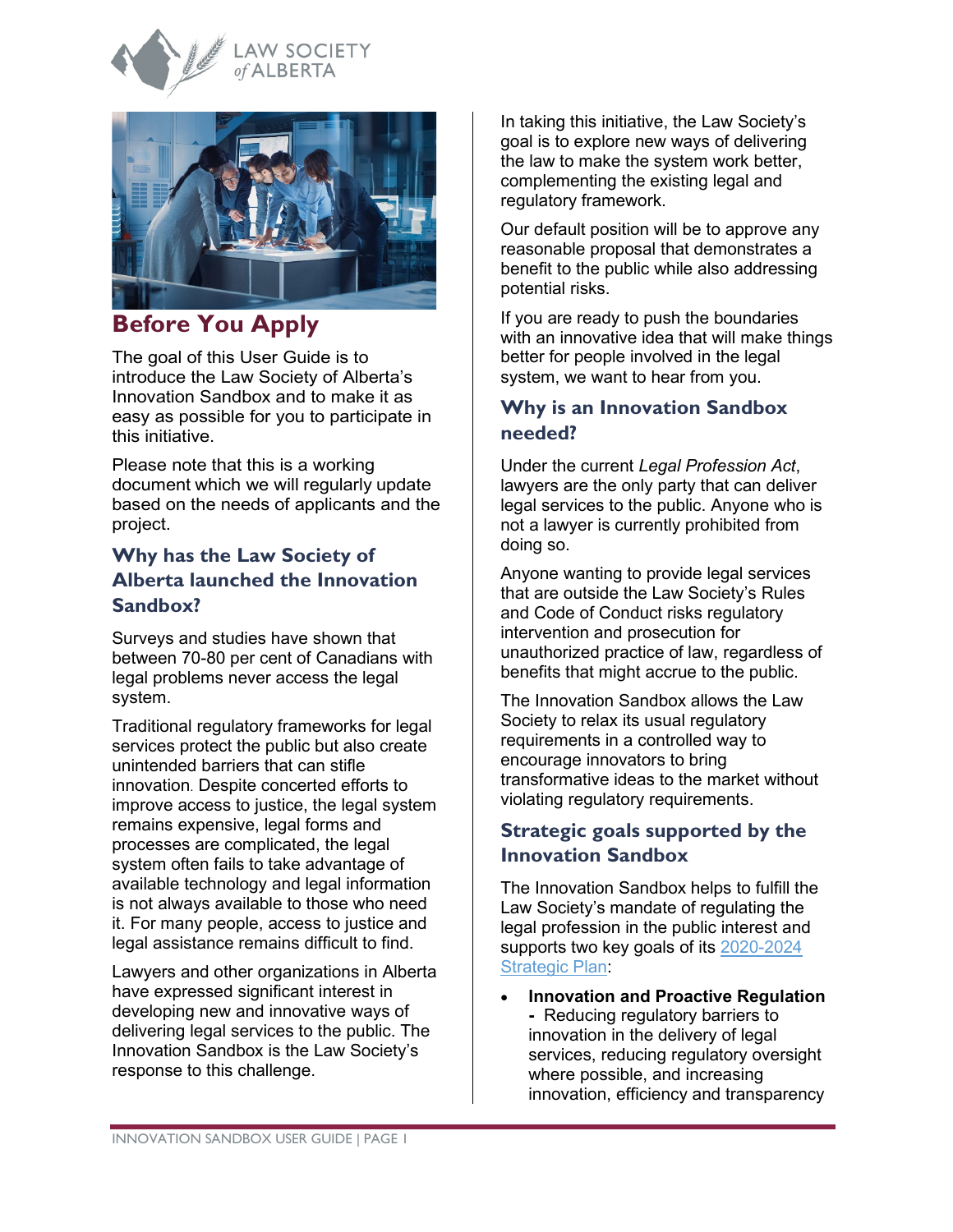

of all regulatory and governance processes

• **Access -** Reducing regulatory barriers to innovation in the delivery of legal services, collaboration with other legal organizations and service providers to address unmet legal needs and increasing support for lawyers providing accessible legal services in innovative ways

#### <span id="page-4-0"></span>**Benefits of an Innovation Sandbox**

The Innovation Sandbox project benefits Albertans, legal services providers and the Law Society.

#### <span id="page-4-1"></span>**Fostering Innovation**

Changes in technology, the emergence of alternative service providers and an increasingly globalized legal market has changed the legal environment in Alberta, with no signs of slowing down. The Law Society is committed to responding to the pressures currently impacting the legal profession and the public by identifying and removing regulatory barriers that impede innovation. The Innovation Sandbox project allows the Law Society to be a proactive rather than a reactive participant in enabling innovation.

The Law Society recognizes that it is difficult for innovators to come forward in an environment that discourages rather than encourages innovation. An Innovation Sandbox gives them an opportunity as well as a safe harbour in which to propose innovative legal products and services.

By reducing regulatory uncertainty and offering routes to approved service provision, the Innovation Sandbox project gives providers confidence that they can grow sustainable operations and encourages them to continue developing innovative legal solutions for the Albertan and Canadian marketplace.

#### <span id="page-4-2"></span>**Regulatory Reform**

In an Innovation Sandbox, providers can identify roadblocks to innovation in the

current regulatory system and, when appropriate, waive regulatory requirements to allow them to safely implement their innovative models and services.

The results will inform the Law Society's decisions about the appropriate scope of its regulatory framework and help it to develop long-term changes to any regulatory requirements that currently impede innovation.

#### <span id="page-4-3"></span>**Collaboration**

Ultimately, an Innovation Sandbox can foster collaboration between the Law Society and providers to identify barriers, develop long-term solutions and facilitate innovation to benefit members of the public by improving access to a wider variety of legal services at a potentially lower cost.

#### <span id="page-4-4"></span>**Protecting the Public**

By carefully assessing and supervising Sandbox participants, the Innovation Sandbox project ensures that consumers feel confident that they can make informed choices about the services they receive.

It does this by implementing and testing new proposals through a pilot in a controlled environment. This brings innovative delivery models under the Law Society's oversight and jurisdiction and enhances protection of the public.

During and prior to the end of each approved project, the Law Society will evaluate its progress and require reporting to provide for the safety of members of the public.

#### <span id="page-4-5"></span>**Facilitating Access to Justice**

By safely removing and adjusting regulatory barriers, the Innovation Sandbox project encourages the development and operation of innovative products and services that will reach new consumers in new ways and address areas of high unmet legal need.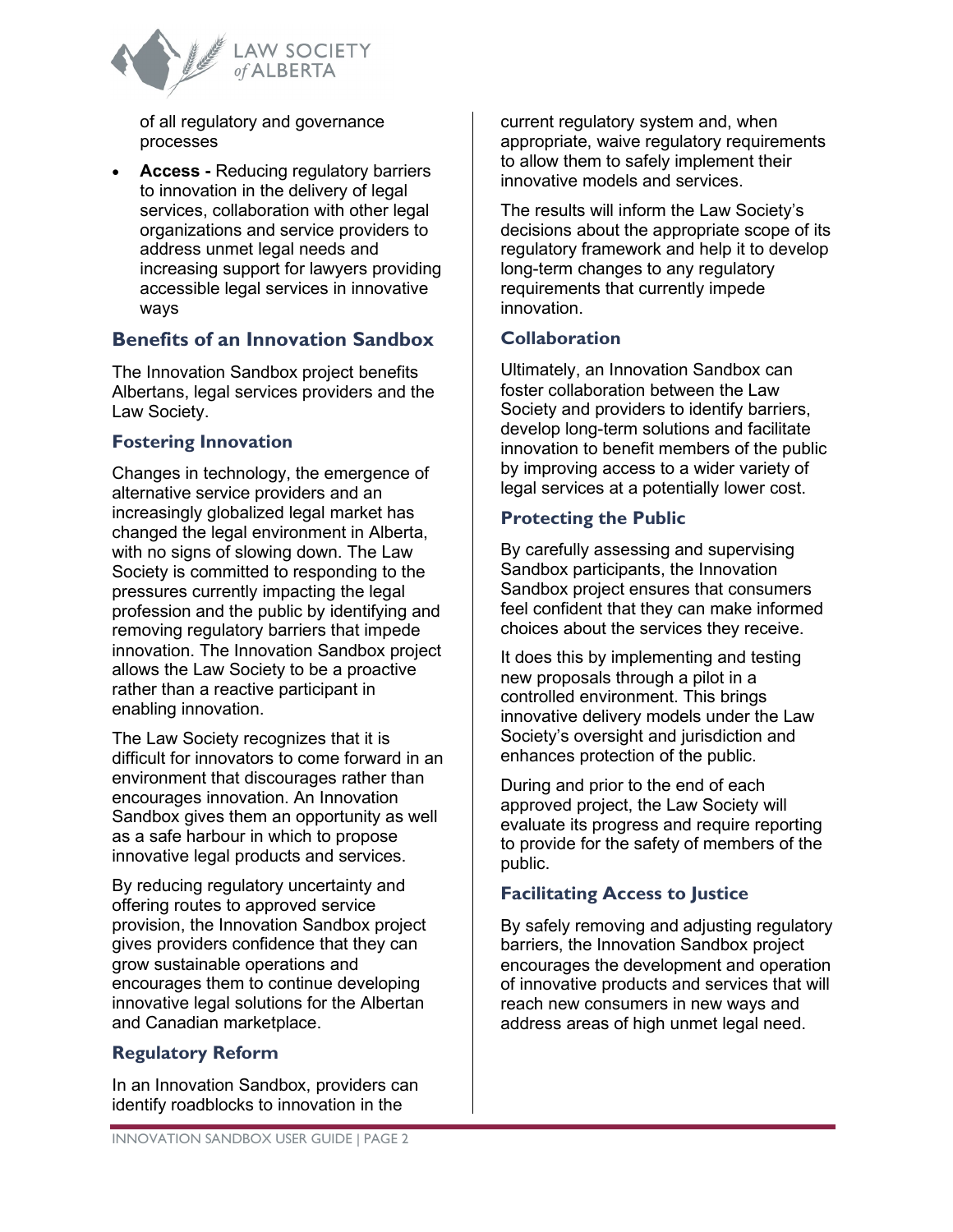

#### <span id="page-5-0"></span>**Development of the Innovation Sandbox project**

In 2015, the [Law Society Benchers](https://www.lawsociety.ab.ca/about-us/board-and-committees/) formed the Innovating Regulation Task Force to explore potential responses to the pressures on the legal profession and to facilitate innovation in Alberta.

In 2019, the Task Force's work transitioned to the internal Innovating Regulation Group (IRG).

In October 2021, the Benchers approved the creation of an Innovation Sandbox, in which legal service providers are encouraged to develop innovative models for the delivery of legal services that cannot currently be offered due to existing regulatory requirements.

#### <span id="page-5-1"></span>**Who can participate?**

The Innovation Sandbox is intended to be exploratory and innovative, so eligibility is open to the widest possible range of providers.

Our goal is to assist anyone interested in developing ideas that can potentially benefit the public – whether in the form of efficiency, accessibility or affordability, or more.

Lawyers, non-lawyers, individuals, businesses and any organization with an interest in delivering legal products and services differently are encouraged to apply. The only exception is that lawyers who are suspended or disbarred or who have resigned in the face of discipline may not participate.

#### <span id="page-5-2"></span>**How does the Innovation Sandbox operate?**

The Innovation Sandbox is an ongoing Law Society program administered by the IRG.

Applicants submit an [online application](https://www.lawsociety.ab.ca/about-us/key-initiatives/innovationsandbox/application-form/) to participate in the Innovation Sandbox. They explain their proposed delivery model and how it fits within the Law Society's framework of an Innovation Sandbox.

The IRG reviews the application and determines if it meets the [eligibility criteria](https://documents.lawsociety.ab.ca/wp-content/uploads/2021/10/01155944/Innovation-Sandbox-Eligibility-Criteria.pdf) approved by the Benchers.

If a proposal is accepted (with or without conditions), any Rules or provisions of the Code of Conduct that otherwise prohibit the delivery of the proposed product or service are identified and relaxed or waived.

The IRG then works collaboratively with the applicant to monitor and evaluate the success of their operations.

Most approvals are for a period of two years but this may be varied to reflect the nature and scope of individual Innovation Sandbox projects. At the end of that time, projects either expire or are authorized to continue to operate indefinitely.

#### <span id="page-5-3"></span>**The Innovation Sandbox is not a business incubator or accelerator**

The Innovation Sandbox is not an incubator or accelerator in the common understanding of those terms. It is a regulatory tool and is not designed to provide funding support or operational mentorship and resources to participants.

Many of the features and objectives of the Innovation Sandbox project are nonetheless compatible with those of incubators and accelerators.

For example, by reducing regulatory uncertainty and offering routes to approved legal services provision, the project gives providers confidence to grow successful, sustainable operations.

## <span id="page-5-4"></span>**[Will the Innovation Sandbox](https://www.lawsociety.ab.ca/law-society-of-alberta-introduces-innovation-sandbox/#accordion_1_collapse_21)  [create services that compete with](https://www.lawsociety.ab.ca/law-society-of-alberta-introduces-innovation-sandbox/#accordion_1_collapse_21)  [lawyers?](https://www.lawsociety.ab.ca/law-society-of-alberta-introduces-innovation-sandbox/#accordion_1_collapse_21)**

The Law Society views the Innovation Sandbox as an opportunity, not a threat.

Our goal is to address the unmet legal needs of Albertans, not to disrupt the good work already being done by lawyers and others in the legal system.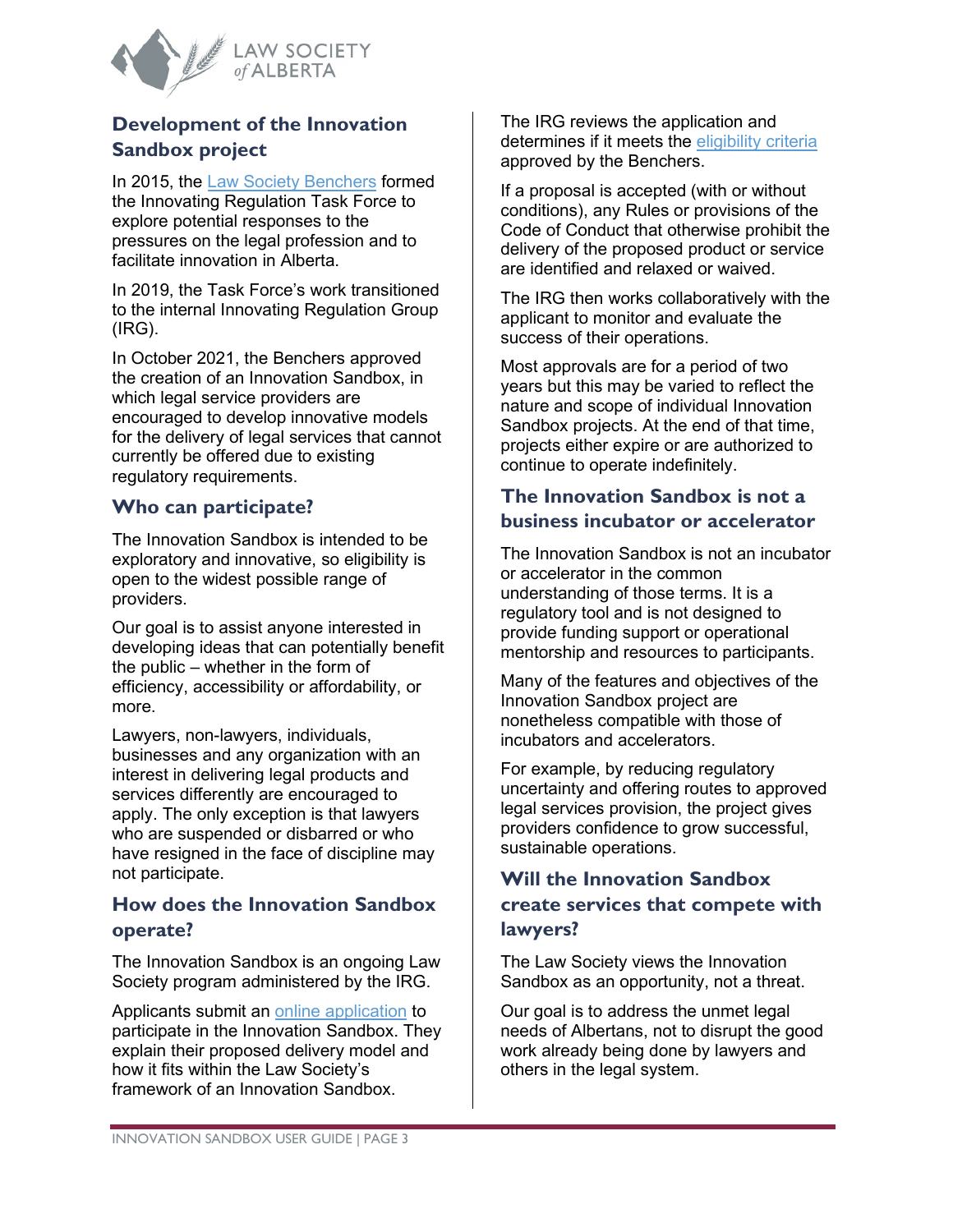

We anticipate that many innovations developed in the Innovation Sandbox will give lawyers expanded opportunities and new channels to better serve their clients.

Some Innovation Sandbox proposals will focus on serving consumers whose legal needs are not currently being met. Far from competing with lawyers, the goal is to expand the legal market for the benefit of all.

## <span id="page-6-0"></span>**[How long will the Innovation](https://www.lawsociety.bc.ca/our-initiatives/innovation-sandbox/frequently-asked-questions/#pnl11616)  [Sandbox last and what will happen](https://www.lawsociety.bc.ca/our-initiatives/innovation-sandbox/frequently-asked-questions/#pnl11616)  [after that?](https://www.lawsociety.bc.ca/our-initiatives/innovation-sandbox/frequently-asked-questions/#pnl11616)**

There is no current end date for the Innovation Sandbox. Participation and ongoing reporting will inform the Law Society's future policy development and other potential regulatory reforms.

#### <span id="page-6-1"></span>**Coordination with Innovation Sandboxes in other jurisdictions**

Legal regulators in British Columbia and Ontario, Utah and California, Australia and the United Kingdom have all adopted regulatory sandboxes for the legal profession or are currently developing them.

The Law Society liaises regularly with these other regulators and is actively exploring opportunities for collaboration and harmonization with them but approval elsewhere does not automatically grant operating permission to Innovation Sandbox proposals in Alberta. Alberta's Innovation Sandbox is independent of these other sandboxes.

#### <span id="page-6-2"></span>**Costs and Funding**

The Innovation Sandbox project is funded through the Law Society's general operating budget.

There is no charge to submit an application or participate in the Innovation Sandbox.

The Law Society does not take an equity stake in any organizations that participate in the Innovation Sandbox.



# <span id="page-6-3"></span>**The Application How to Apply**

<span id="page-6-4"></span>Applications are completed though an online form available on the [Law Society](https://www.lawsociety.ab.ca/about-us/key-initiatives/innovationsandbox/application-form/)  [website.](https://www.lawsociety.ab.ca/about-us/key-initiatives/innovationsandbox/application-form/)

Upon receiving your application, you are contacted by a member of the IRG who has been assigned to act as your liaison.

A preliminary meeting is then arranged to guide you through the application process and help us understand the details of what you are proposing, how it differs from traditional legal services, and how you would address risks to consumers or the public.

You are not permitted to offer your proposed product or service to the public until you receive written confirmation that your application has been approved.

# <span id="page-6-5"></span>**Decision Making Principles**

In evaluating Sandbox applications, we try to develop as much insight as possible into the proposed product or service, while executing our oversight responsibilities in a fair and reasonable manner.

We base our decisions on empirical evidence whenever possible, using data and numbers to understand how the current delivery of legal services can be improved, the potential benefits that legal consumers may realize from the proposed Innovation Sandbox activity, and any harm consumers may face from any new product or service.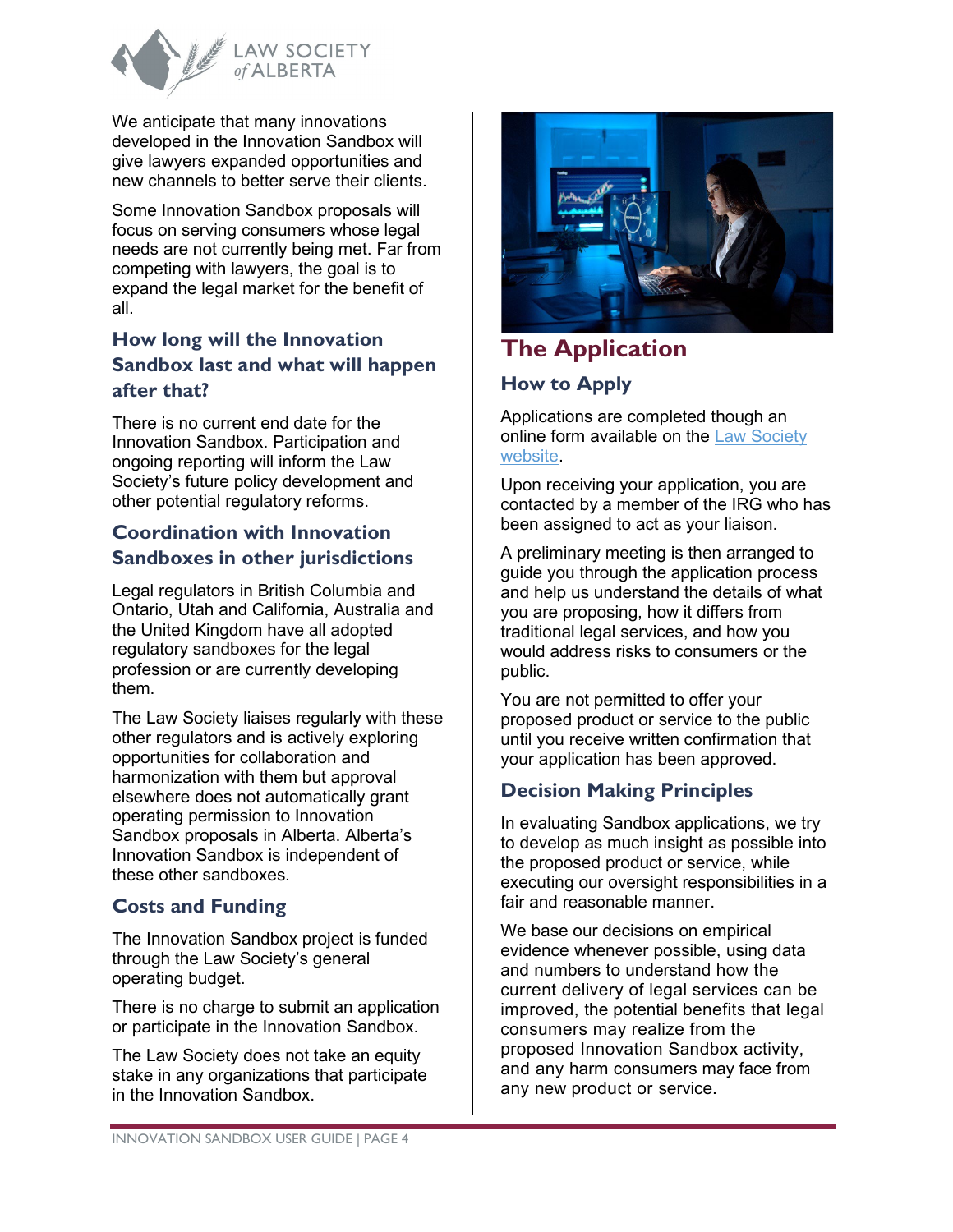

Not every benefit or risk can be measured with certainty, however. Any given outcome depends on multiple and complex considerations. Judgment must be used where relevant and reliable data are absent.

#### **Decision Making Principles**

We use the following principles to guide our decisionmaking.

- **Equal Access:** All applicants and interested parties should have the same opportunity to access decision makers.
- **Coherency**: Decisions and their reasons should be reasonably and clearly explained.
- **Transparency:** All parties know what information and processes that the Law Society is considering in rendering a decision.
- **Efficiency**: Decisions will be made in a timely manner.
- **Sufficiency of Data:** The information obtained and data considered must be of sufficient quality to inspire confidence in the innovation.

#### <span id="page-7-0"></span>**Criteria Used to Assess Applications**

When we review applications, we look at the problem you are trying to address as well as your proposed solution.

A full listing of the eligibility criteria [can be](https://documents.lawsociety.ab.ca/wp-content/uploads/2021/10/01155944/Innovation-Sandbox-Eligibility-Criteria.pdf)  [reviewed here.](https://documents.lawsociety.ab.ca/wp-content/uploads/2021/10/01155944/Innovation-Sandbox-Eligibility-Criteria.pdf) The following are some of the key criteria:

#### <span id="page-7-1"></span>**Strategic goals**

All Innovation Sandbox proposals must advance at least one of the Law Society's strategic goals:

- Innovation & Proactive Regulation
- Access
- Competence & Wellness
- Equity, Diversity & Inclusion

#### <span id="page-7-2"></span>**Value proposition**

Will your proposal add significant and relevant value to the ways that legal services are delivered? Does it carry a reasonable prospect of identifiable and clear benefits to the public, such as

improved efficiencies, lower cost, or greater access?

#### <span id="page-7-3"></span>**Is Innovation Sandbox access necessary for you to operate?**

The Innovation Sandbox is a mechanism to permit innovative legal business and service models that would not have been possible under the traditional prohibitions on nonlawyer ownership and investment and nonlawyer legal practice.

It is designed for products and services that otherwise don't comply with the Law Society's [Rules or the Code of Conduct.](https://www.lawsociety.ab.ca/regulation/act-code-and-rules/)

If your product or service already complies, you don't have to apply to the Innovation Sandbox.

#### **Examples of business models or services that have not traditionally been permitted in the Alberta legal system**

- Lawyers entering joint ventures or other forms of business partnerships with nonlawyer entities or individuals to practice law.
- Traditional law firms taking on nonlawyer investment or ownership.
- Fee sharing relationships between lawyers and nonlawyers.
- Referral fees paid to nonlawyers for the sole purpose of ensuring the referral of legal work.
- Corporate entities employing Alberta-licensed lawyers to provide legal services to members of the public.
- Using nonlawyer service providers or technology platforms to provide legal advice.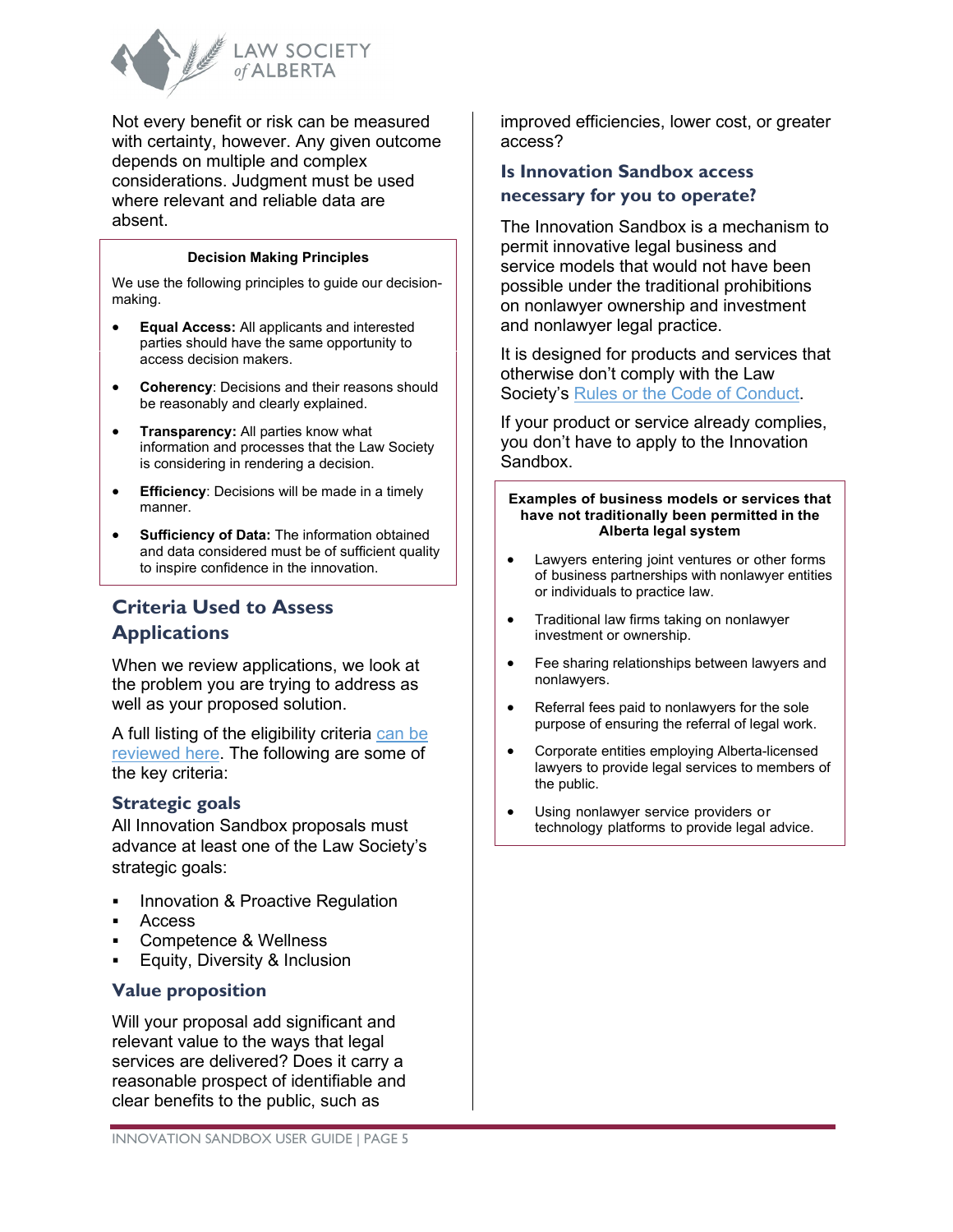

#### <span id="page-8-0"></span>**Genuine innovation**

Your proposal should be innovative in Alberta, address gaps or offer a significantly different way of delivering legal services. Are you offering something new or are there comparable offerings already in the Alberta market? Does your proposal:

- challenge invisible orthodoxies?
- harness under-appreciated trends?
- address an unmet or under-articulated need?
- integrate a new technology?
- **i** integrate a new/underrepresented technology in a new way, to deliver benefit?
- propose a solution to a problem that doesn't exist?

#### <span id="page-8-1"></span>**Foreseeable risks**

We want you to identify any reasonably foreseeable risks that your product or service may pose to the public. Guardrails that will mitigate these risks and protect clients, such as appropriate insurance, must be identified and put in place.

Equally important, we want to understand the risks of rejecting your proposal. We want to improve on the status quo. What existing drawbacks will your proposal remedy?

#### <span id="page-8-2"></span>**Business operating permits**

All business permits required by the local, provincial or federal government must still be obtained before commencing operations.

#### <span id="page-8-3"></span>**Project Readiness**

We appreciate that your product or service may not be ready for market at the time you submit your proposal. Your proposal does not have to be fully developed before you contact us.

In order to secure approval, however, we will want to know how soon you will be ready to deploy in a live environment. Readiness includes having a welldeveloped business plan that sets out clear objectives that you can realistically deliver in your proposed time frame, measures for success, and safeguards for the public. Do you have the necessary tools and resources to test and make your model happen?

#### <span id="page-8-4"></span>**Exit Strategy**

We look for a clear exit strategy at a predetermined end date for your proposal, or earlier if we determine that you must cease operations before that time.

#### <span id="page-8-5"></span>**More questions on your Application?**

If you are not sure about submitting a proposal, the IRG would be happy to assist you and answer any questions. Please contact us at

[InnovationSandbox@lawsociety.ab.ca.](mailto:InnovationSandbox@lawsociety.ab.ca)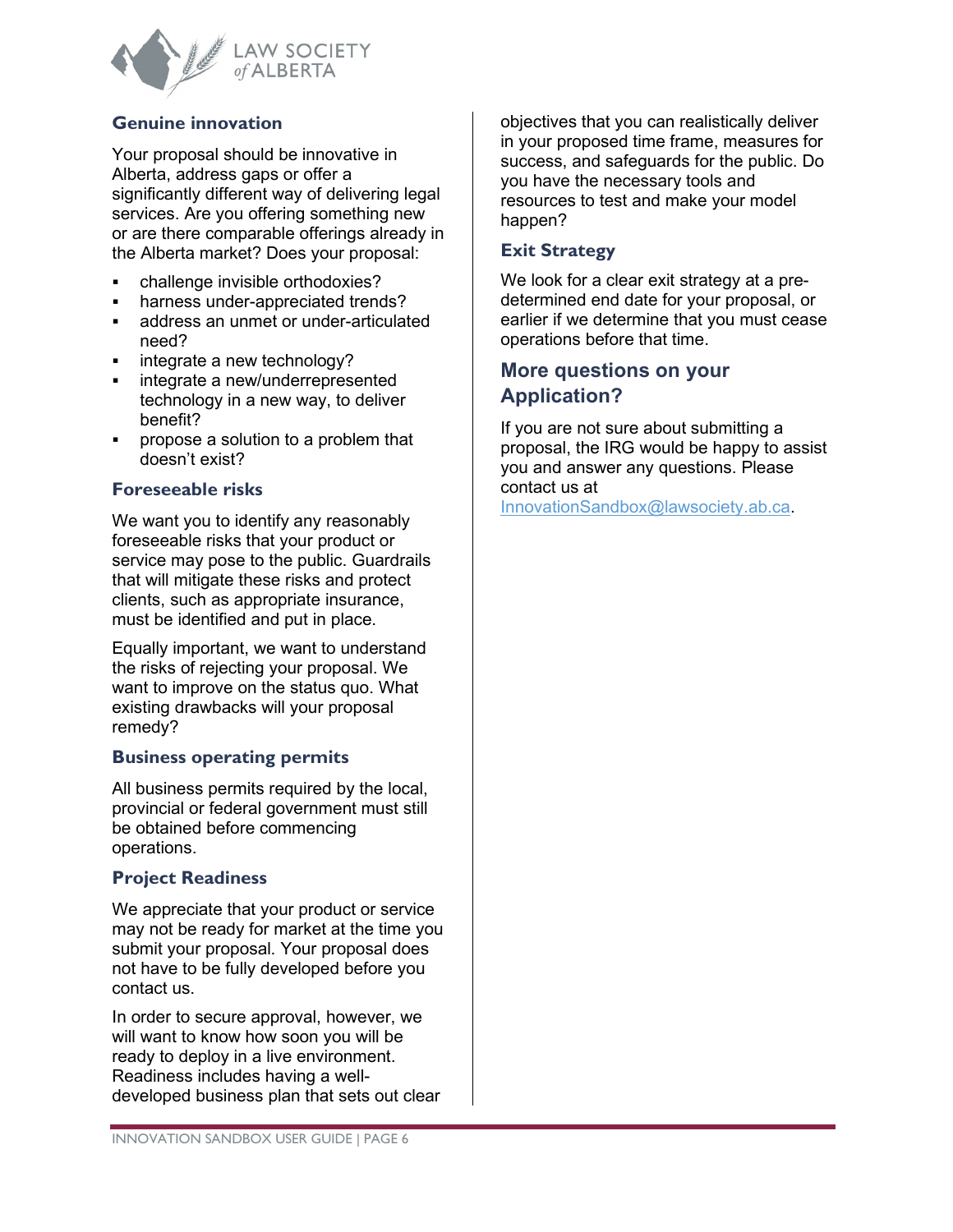

#### <span id="page-9-0"></span>**Application Assessment Process**

Once an application is determined to be complete, the IRG begins its review.

The first level of review is performed by the Project Manager. A second level of review is performed by the entire IRG.

The review process is iterative, and applicants are expected to be responsive and engaged with the IRG. The IRG will seek to understand your proposal and the potential benefits and consumer risks it represents.

Risks to be considered include:

- **●** Consumers achieving an inaccurate or inappropriate legal result;
- **●** Consumers failing to exercise legal rights through ignorance or bad advice; and,
- **●** Consumers purchasing an unnecessary or inappropriate legal service.

For example, an Innovation Sandbox applicant may be targeting consumers who do not generally seek help from lawyers. In that case, the risk assessment should be against receiving no legal advice or using do-it-yourself tools on the market or from court websites.

The IRG will consider any rule waivers requested by an applicant and may seek input from an other parties both inside and outside the Law Society to ensure adequate consideration of any waiver implications.

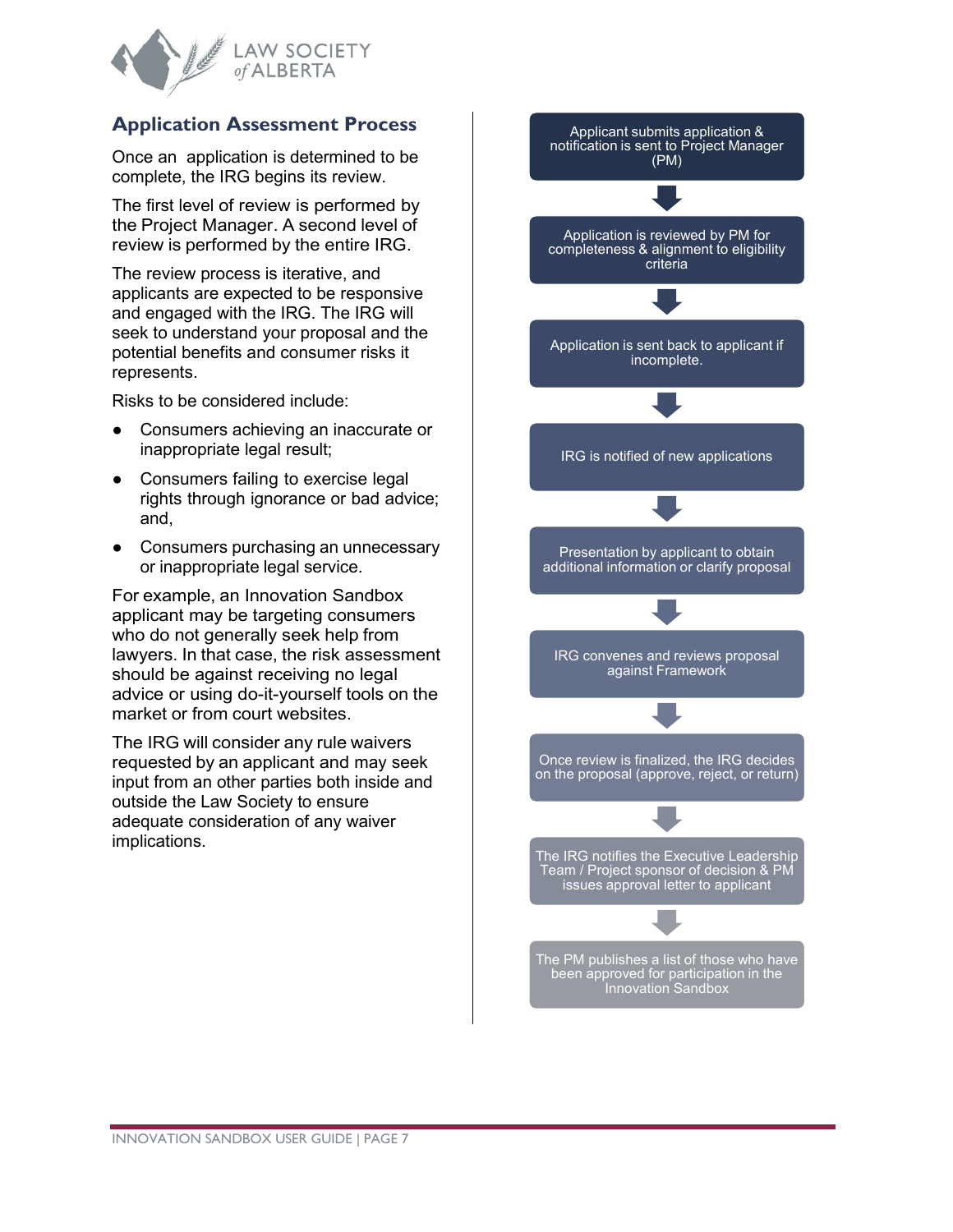

#### <span id="page-10-0"></span>**Operating conditions and requirements**

Approvals may be subject to various terms and conditions depending on the nature of the proposed product or service and the risks it potentially represents to the public.

Operating requirements will be tailored to the individual circumstances.

Participants will commonly be required to address the following:

#### <span id="page-10-1"></span>**Insurance or Indemnity Requirements**

Applications are assessed against a detailed set of approval criteria, one of which is whether the applicant carries appropriate insurance or indemnity coverage.

Types and coverage requirements will vary but may include cyber insurance, errors and omissions insurance, product liability insurance, tenant's coverage, directors and officers insurance, and general commercial liability insurance, among others.

The Alberta Lawyers Indemnity Association (ALIA) provides Alberta lawyers with mandatory professional liability coverage. If Alberta lawyers are practicing in the Innovation Sandbox, they still require indemnity coverage from ALIA.

Applicants who are not insured Alberta lawyers should contact their broker or agent to secure appropriate insurance or indemnification coverage.

#### <span id="page-10-2"></span>**Complaints**

Participants may be required to maintain a system for addressing consumer complaints[.](https://www.lawsociety.ab.ca/law-society-of-alberta-introduces-innovation-sandbox/#accordion_1_collapse_14)

#### <span id="page-10-3"></span>**[Interim and Final Reporting](https://www.lawsociety.ab.ca/law-society-of-alberta-introduces-innovation-sandbox/#accordion_1_collapse_14)  [Requirements](https://www.lawsociety.ab.ca/law-society-of-alberta-introduces-innovation-sandbox/#accordion_1_collapse_14)**

Participants are required to provide periodic reports to the IRG consistent with the objectives and nature of their approval.

Reporting frequency and level of detail will vary from one Innovation Sandbox project

to the next. As the risk of a proposed product or service increases, the frequency and scope of reporting will increase.

Reports will generally address information such as any issues that have arisen, consumer feedback, successes and failures encountered in delivering the proposed product or service, and so on.

Before the pilot of an approved project concludes, participants are required to provide a final, formal report to the IRG.

The final report will address:

- Issues that affected the operation of the product or service;
- Measures of success, including consumer interest and participation;
- Consumer feedback, including complaints and positive outcomes;
- Any additional support required from the Law Society;
- Whether the product or service achieved its objectives;
- Performance and efficiency outcomes;
- The cost of legal services delivered; and,
- Next steps.

#### <span id="page-10-4"></span>**Disclosure and Communications**

Depending on the product or service, some applicants may be required to communicate certain information to consumers. This may include any of the following:

- That they are providing legal services in a pilot through the Innovation Sandbox;
- It is a test, of limited duration, operating through the Innovation Sandbox;
- It has not been proven;
- There is no guarantee of longevity or completion of the client's matter using the product or service;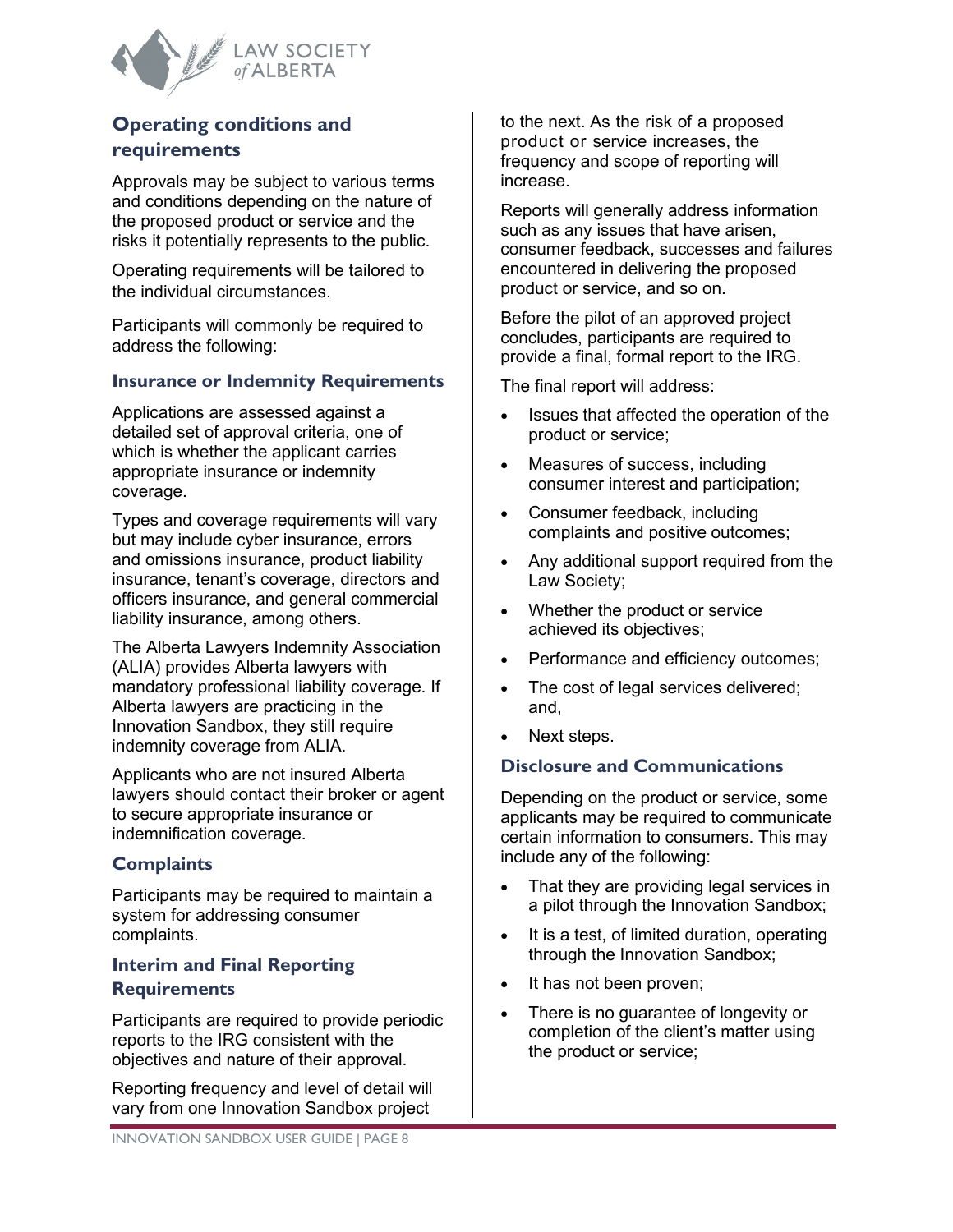

- If the product or service is provided by a non-Alberta lawyer, specific regulatory requirements may not apply;
- Informed consent disclosures (where applicable), for example, that the provider has certain limitations in terms of the tasks or functions that it is permitted to perform;
- Information about how to make a complaint or provide feedback;
- Other pertinent information, as determined by the IRG.

Innovation Sandbox participants may be required to sign an acknowledgment that they have disclosed this information as required. Failure to do so will be considered noncompliance and considered evidence of consumer harm.

#### <span id="page-11-0"></span>**How will we use your information?**

We will use the information you provide to us, including all information in your application form and supporting documentation, contact details for your staff, and details of your organization as follows:

- To confirm that you are eligible to participate and remain in the Innovation **Sandbox**
- To administer the Innovation Sandbox and to carry out evaluation and research
- To publish research and evaluation in relation to the Innovation Sandbox, provided that when we publish research we will only use information on an anonymized and aggregated basis
- We may share your publicly available contact details and basic information about your organization (for example what it does and where you are based). However, we will not share any sensitive commercial information with anyone helping us to run or evaluate the Innovation Sandbox, such as third parties, assessors, and coaches, without your consent

• For our regulatory purposes, including investigations and proceedings, and any other purposes contemplated by the *Legal Profession Act,* the Rules of the Law Society, the Code of Conduct, Guidelines and Protocols of the Law Society, or a resolution of the Benchers

Your information may be used during and after your participation the Innovation Sandbox.

#### <span id="page-11-1"></span>**Are [Innovation](https://www.lawsociety.bc.ca/our-initiatives/innovation-sandbox/frequently-asked-questions/#pnl11610) Sandbox [applications confidential?](https://www.lawsociety.bc.ca/our-initiatives/innovation-sandbox/frequently-asked-questions/#pnl11610)**

All Innovation Sandbox proposals that are approved, deferred or denied will be identified on the Law Society website.

A general description will be posted to let the public know the identity of the applicant and a general description of the product or service being offered through the Innovation Sandbox.

#### <span id="page-11-2"></span>**Applications approved, deferred or rejected**

The IRG may approve, defer or deny applications to the Innovation Sandbox.

Each outcome will be communicated in a written report that explains the basis for the decision.

#### <span id="page-11-3"></span>**Application Approved**

If the IRG approves an Innovation Sandbox proposal, it notifies the applicant of its decision and provides them the following:

- Letter of approval;
- Participation Agreement;
- Innovation Sandbox User Guide:
- Applicable data reporting template and protocols; and,
- Any additional necessary materials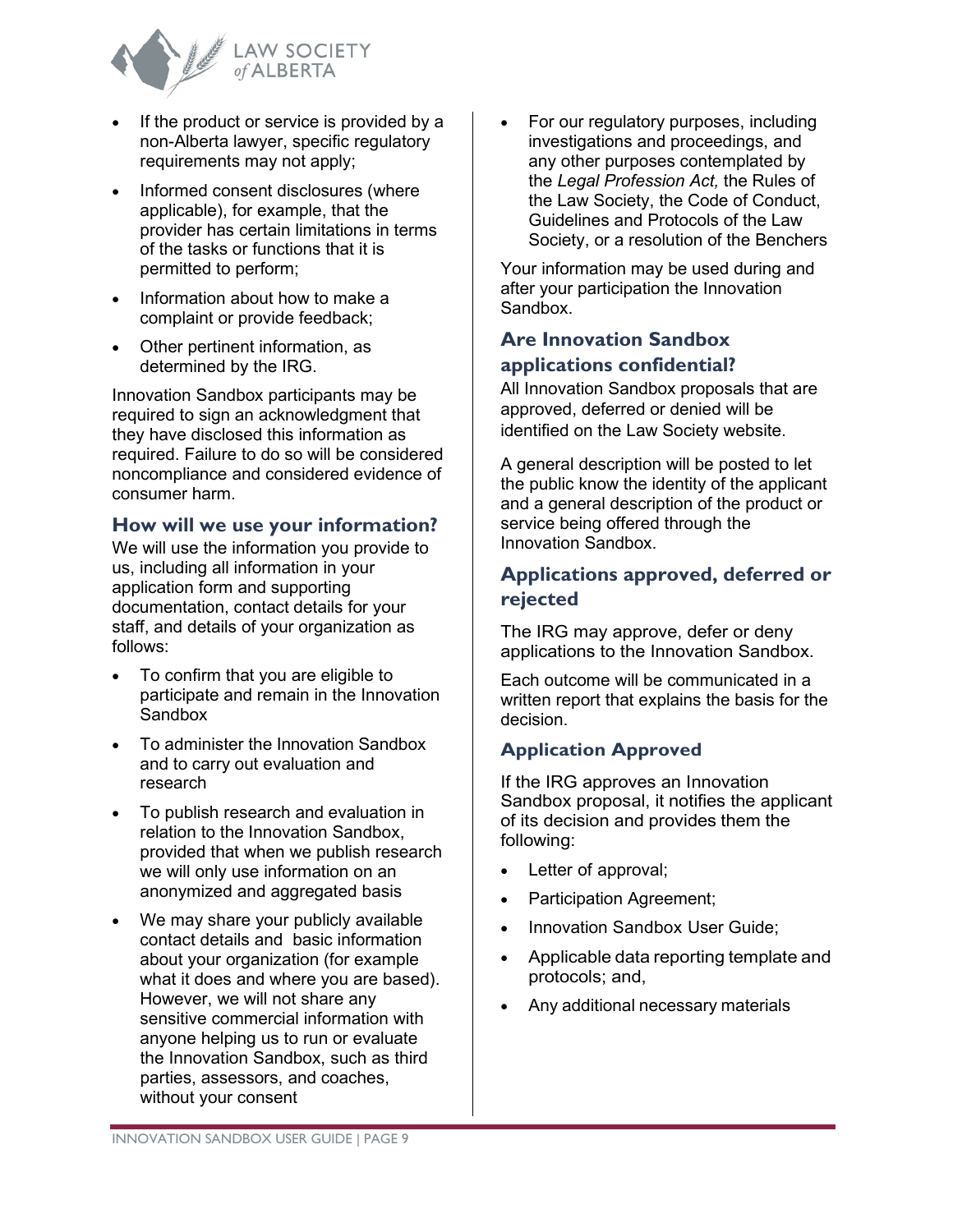

The Participation Agreement sets out the scope and nature of the approved Innovation Sandbox pilot, including:

- The product or service to be provided;
- Duration of the pilot;
- Requirement to maintain eligibility requirements;
- Conditions imposed;
- Complaint handling process;
- monitoring requirements; and,
- Interim and final reporting requirements.

Applicants may request a review of conditions imposed in a decision to approve their application.

Applicants are required to sign the Participation Agreement before commencing operations.

#### <span id="page-12-0"></span>**Application Deferred**

If the IRG has concerns about an application or requires additional information before reaching a final decision, it may defer the application for future consideration.

The applicant is advised of this decision and is encouraged to address any deficiencies in order to permit the review process to be completed without unnecessary delay.

#### <span id="page-12-1"></span>**Application Denied**

Before the IRG denies any application, it will attempt to resolve any obstacles and address missing elements standing in the way of approval. The goal is to encourage innovation, not stand in its way.

If the noted shortcomings cannot be resolved, a written decision will clearly articulate how the application fell short. Reasons may include:

• Insufficiently clear proposal of business or service model;

- A failure to adequately articulate the project's benefit or mitigate against reasonably foreseeable risks;
- An inability to report data as required by the IRG;
- Proposal is not ready to implement;
- Proposal is already permitted under the traditional rules, so an Innovation Sandbox authorization is not needed;
- Participation of a disbarred or suspended lawyer; and,
- Applicant is merely a vehicle for an outof-province lawyer to practice in Alberta.

Anyone whose application is denied can modify their application to address any deficiencies and reapply.

#### **What separates a good application from a great one?**

Experience tells us that a lot of great ideas never see the light of day because they are buried in mediocre applications. If you want yours to stand out:

- It will concisely explain **what your product or service will actually do**, with a minimum of technical lingo, acronyms and catch phrases.
- It will help us decide if this is a good idea by articulating clearly and directly how your product or service will **benefit** legal consumers.
- It will explain **who you are** and why your proposal is credible.
- It will **identify a niche** that is being underserviced or ignored by current legal practice.
- It will demonstrate a **good handle on your market** and will address any **barriers to entry** you will have to overcome**.** It will show you **know your audience** and **where you are going.**
- It will be well **formatted**, organized and presented in a way that's easy to understand.
- It will show you care about what you are doing. It will be obvious that **someone has invested time and thought** in the application.
- It will address the **elephants in the room**. Because we keep all applications confidential, we expect you to be honest with your answers.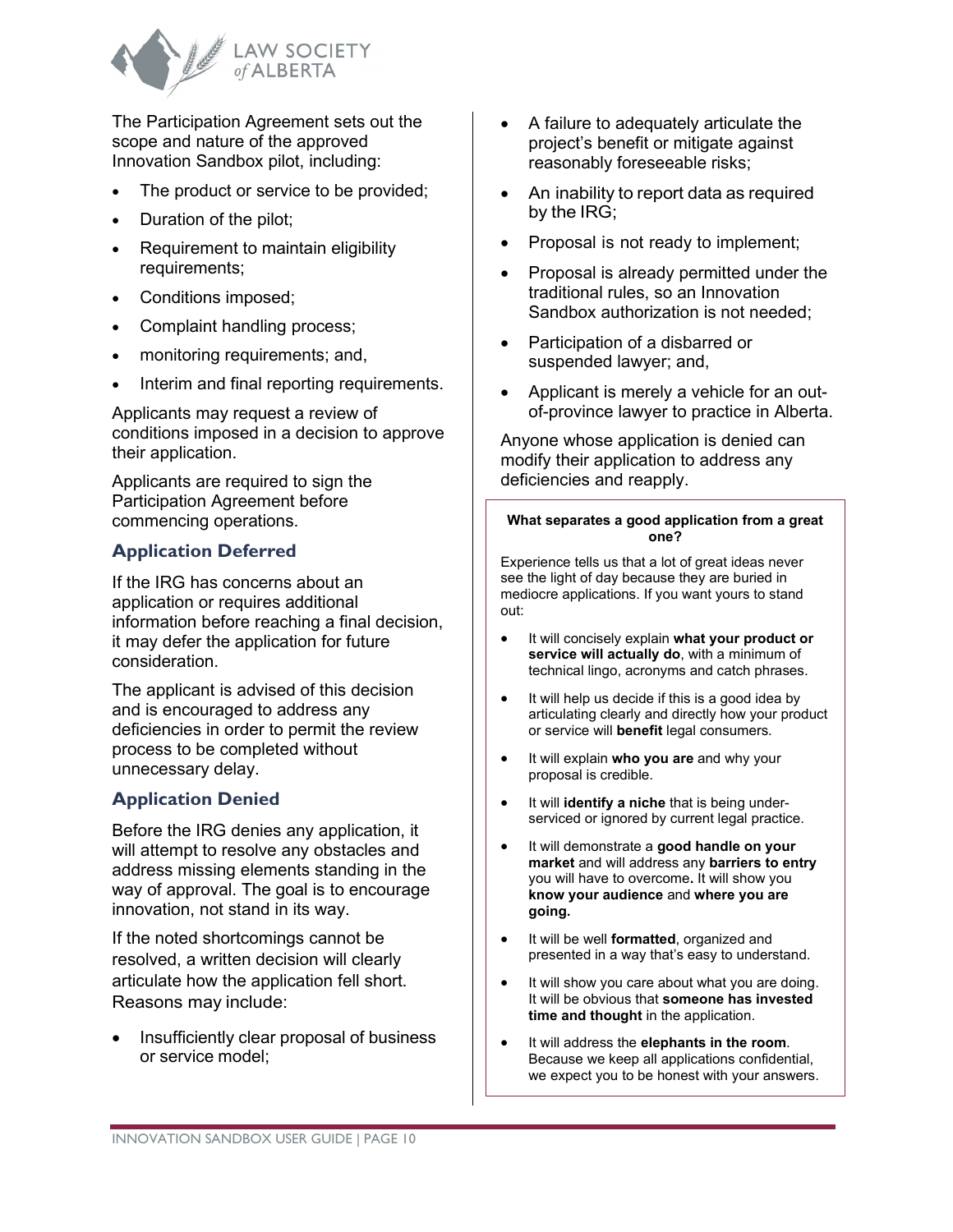

#### <span id="page-13-0"></span>**Approval does not mean endorsement**

If an Innovation Sandbox proposal is approved, it means the product or service meets the objectives of the Innovation Sandbox.

It does not mean the Law Society endorses or certifies the quality of the product or service or the qualifications, competence or fitness of the individuals or organization involved in their delivery. **What happens after an application** 



# <span id="page-13-2"></span><span id="page-13-1"></span>**is approved?**

Applicants will be provided with a liaison on the IRG who can provide them with guidance and information about their application.

The applicant will test and implement the proposed product or service in a controlled environment through the pilot for the period stipulated in the approval.

The Law Society will oversee and monitor the implementation of the delivery model during the pilot.

Providers are encouraged to contact their IRG liaison for any information or support they may need.

#### <span id="page-13-3"></span>**Commencement of Operations**

Applicants are not allowed to deliver the approved product or service to the public prior to the approved launch date.

At the launch date, they should be implementing their product or service using the methods and scope that were described in their application.

Applicants have six months from the date of their approval to begin implementation. If they have not done so by that time and the applicant has not received an extension from the IRG, the approval automatically lapses.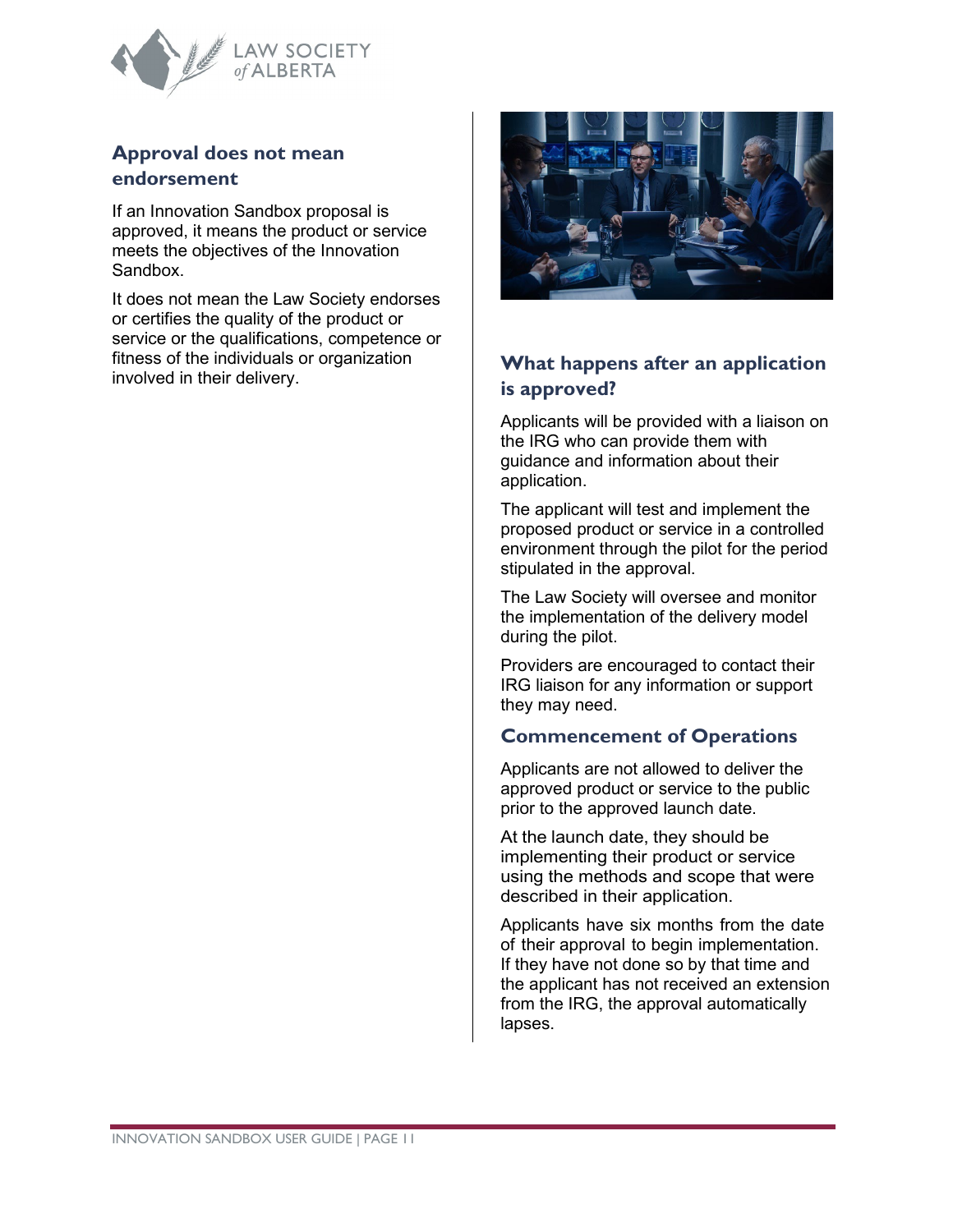

#### <span id="page-14-0"></span>**How long will pilots be approved to operate?**

An Innovation Sandbox is an opportunity to develop, implement, test and evaluate new models for delivering legal services in a pilot. The duration of a pilot should be of a period sufficient to obtain relevant and pertinent testing information to gauge the efficacy of the delivery model that is being tested.

Innovation Sandbox approvals will usually be set at 24 months from date of launch but this may vary depending on circumstances.

#### <span id="page-14-1"></span>**[Does Innovation Sandbox approval](https://www.lawsociety.ab.ca/law-society-of-alberta-introduces-innovation-sandbox/#accordion_1_collapse_15)  [mean I can represent clients](https://www.lawsociety.ab.ca/law-society-of-alberta-introduces-innovation-sandbox/#accordion_1_collapse_15) in [court?](https://www.lawsociety.ab.ca/law-society-of-alberta-introduces-innovation-sandbox/#accordion_1_collapse_15)**

Under the *Legal Profession Act,* only active members of the Law Society may appear in court on behalf of others.

Unless a statutory exemption applies – for example, section 62 of the *Provincial Court Act* allows individuals who are not lawyers to act as agents in the Civil Division of that court – non-lawyers must seek the Court's permission before they can appear on behalf of others.

#### <span id="page-14-2"></span>**[Lawyers from outside of Alberta](https://www.lawsociety.ab.ca/law-society-of-alberta-introduces-innovation-sandbox/#accordion_1_collapse_15)**

The Innovation Sandbox does not replace multijurisdictional practice rules.

If a lawyer from another province participates in the Innovation Sandbox, they are required to submit to the Law Society's jurisdiction and confirm that they are subject to its regulatory and disciplinary authority in accordance with the National Mobility Agreement.

See the [Law Society website](https://www.lawsociety.ab.ca/resource-centre/key-resources/ethics-and-professionalism/working-remotely-applying-the-national-mobility-rules/) for more information about the National Mobility Agreement.

#### <span id="page-14-3"></span>**[Does Innovation Sandbox approval](https://www.lawsociety.ab.ca/law-society-of-alberta-introduces-innovation-sandbox/#accordion_1_collapse_15)  [include immunity from](https://www.lawsociety.ab.ca/law-society-of-alberta-introduces-innovation-sandbox/#accordion_1_collapse_15)  [investigation or prosecution?](https://www.lawsociety.ab.ca/law-society-of-alberta-introduces-innovation-sandbox/#accordion_1_collapse_15)**

No. Innovation Sandbox participants remain subject to all federal and provincial laws and municipal bylaws. If you violate consumer protection, privacy, securities, and other laws, you can be investigated and are subject to prosecution for those violations.

The safe zone created by Innovation Sandbox approval simply means that participants will not be subject to Law Society discipline for engaging in the approved activity.

Lawyers working in an Innovation Sandbox project can still be disciplined if they violate the Law Society Rules or Code of Conduct in any other respects.

Any false or misleading statements made by Innovation Sandbox applicants in their application, whether discovered at the time or at any time afterward, will be independent grounds for termination of the Innovation Sandbox approval and regulatory enforcement, and an aggravating factor in any enforcement proceeding based on other conduct.

Other licensed professionals (accountants, medical providers, etc.) can be subject to professional discipline [by their regulators if](https://www.lawsociety.ab.ca/law-society-of-alberta-introduces-innovation-sandbox/#accordion_1_collapse_16)  they violate their rules.

#### <span id="page-14-4"></span>**[Complaints against Innovation](https://www.lawsociety.ab.ca/law-society-of-alberta-introduces-innovation-sandbox/#accordion_1_collapse_16)  [Sandbox Participants](https://www.lawsociety.ab.ca/law-society-of-alberta-introduces-innovation-sandbox/#accordion_1_collapse_16)**

The Law Society has the authority to revoke a provider's Innovation Sandbox approval, and complaints are one source of information about providers and their services.

Complaints will be assessed on a case-bycase basis. They will be reviewed to determine their nature, the issues raised and whether they may be resolved through discussion or additional support. If they are resolved to the satisfaction of the IRG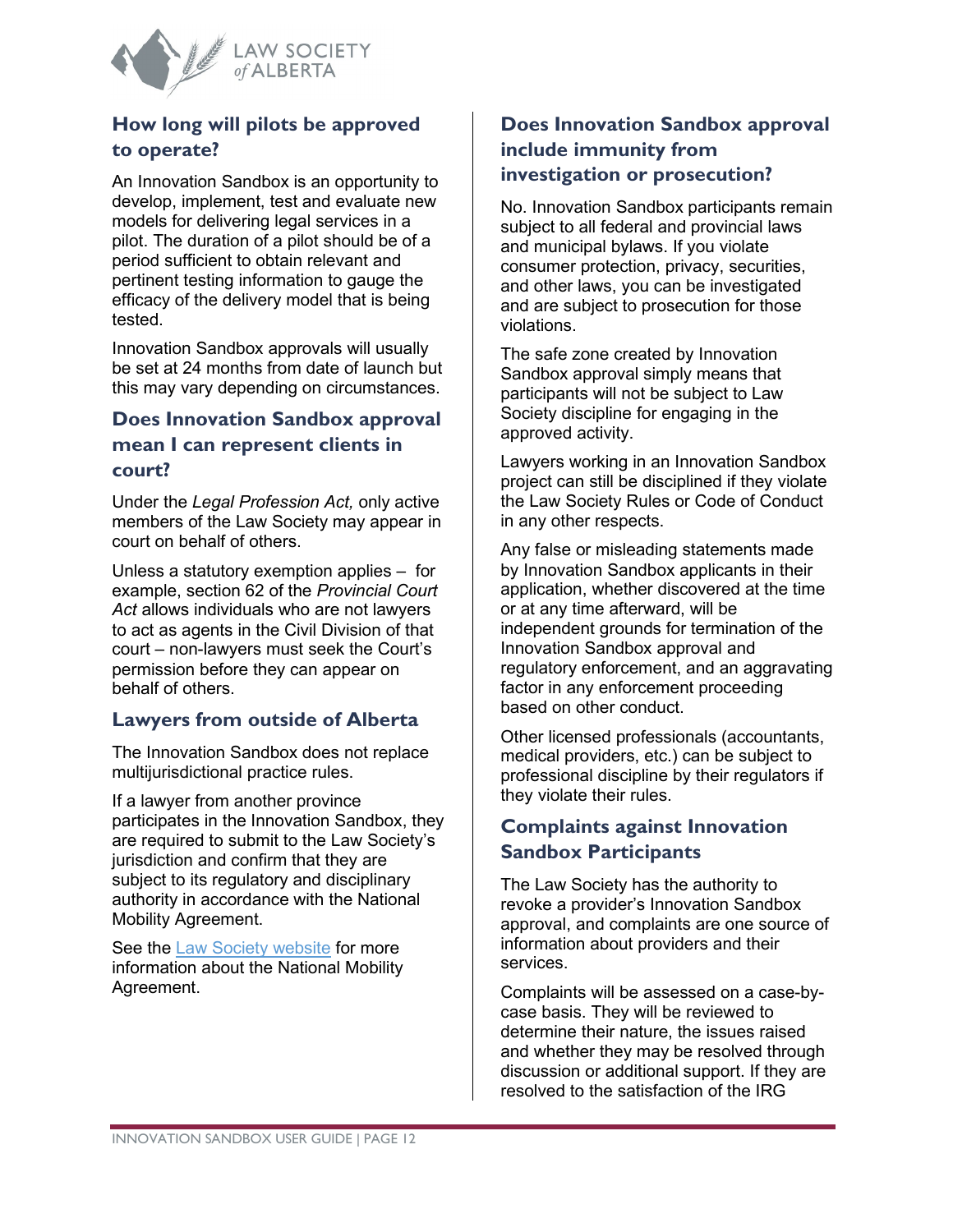

liaison dealing with that participant, no further steps will be taken.

Complaints regarding the professional conduct of Alberta lawyers will follow the Law Society's usual regulatory process, depending on the context.

#### <span id="page-15-0"></span>**Suspension or Revocation of Approval**

The IRG may suspend, modify or revoke Innovation Sandbox approvals at any time and in its discretion, where the protection of the public interest is impacted, including in the following circumstances as appropriate:

- Failure to adhere to applicable professional standards
- Failure to maintain compliance with eligibility requirements
- Failure to comply with imposed conditions
- Breach of the Participation Agreement
- Outcome of a complaint
- Change in the Law Society status of a lawyer participating in an approved delivery model in the Innovation Sandbox
- If the applicant or any director in the applicant organization:
	- Is convicted under any Act of the Parliament of Canada for an indictable or hybrid offence or for a similar offence committed outside of Canada
	- Is convicted under any tax legislation in Canada or elsewhere
	- Is charged for a regulatory offence in any jurisdiction in which the individual is subject to the regulation of any regulatory body, including the legal profession
	- Is convicted of contravening any provision of the Securities Act (Alberta) or similar legislation in any Canadian province or territory; ot,
- experiences financial difficulty including that arising from a court judgment, Writ of Enforcement, bankruptcy, a consolidation or receiving order, or a consumer proposal.
- Financial difficulties including those arising from a court judgment, Writ of Enforcement, bankruptcy, a consolidation or re[ceiving order, or a](https://www.lawsociety.ab.ca/law-society-of-alberta-introduces-innovation-sandbox/#accordion_1_collapse_18)  consumer proposal

## <span id="page-15-1"></span>**[Post-Innovation Sandbox](https://www.lawsociety.ab.ca/law-society-of-alberta-introduces-innovation-sandbox/#accordion_1_collapse_18) [Operations](https://www.lawsociety.ab.ca/law-society-of-alberta-introduces-innovation-sandbox/#accordion_1_collapse_18)**

At the conclusion of each pilot, the IRG will review the applicant's final report and evaluate the success of the product or service offered.

The IRG will consider options available to the Law Society and the applicant. It may allow operations to continue for a specified time or indefinitely, on the same or modified terms. Or it may direct that all operations cease.

The IRG may also seek amendments to the Law Society's Rules to allow for the full implementation of the delivery model by the applicant or others.

Post-Innovation Sandbox options may be constrained by legislation, which is beyond the scope of the Innovation Sandbox project.